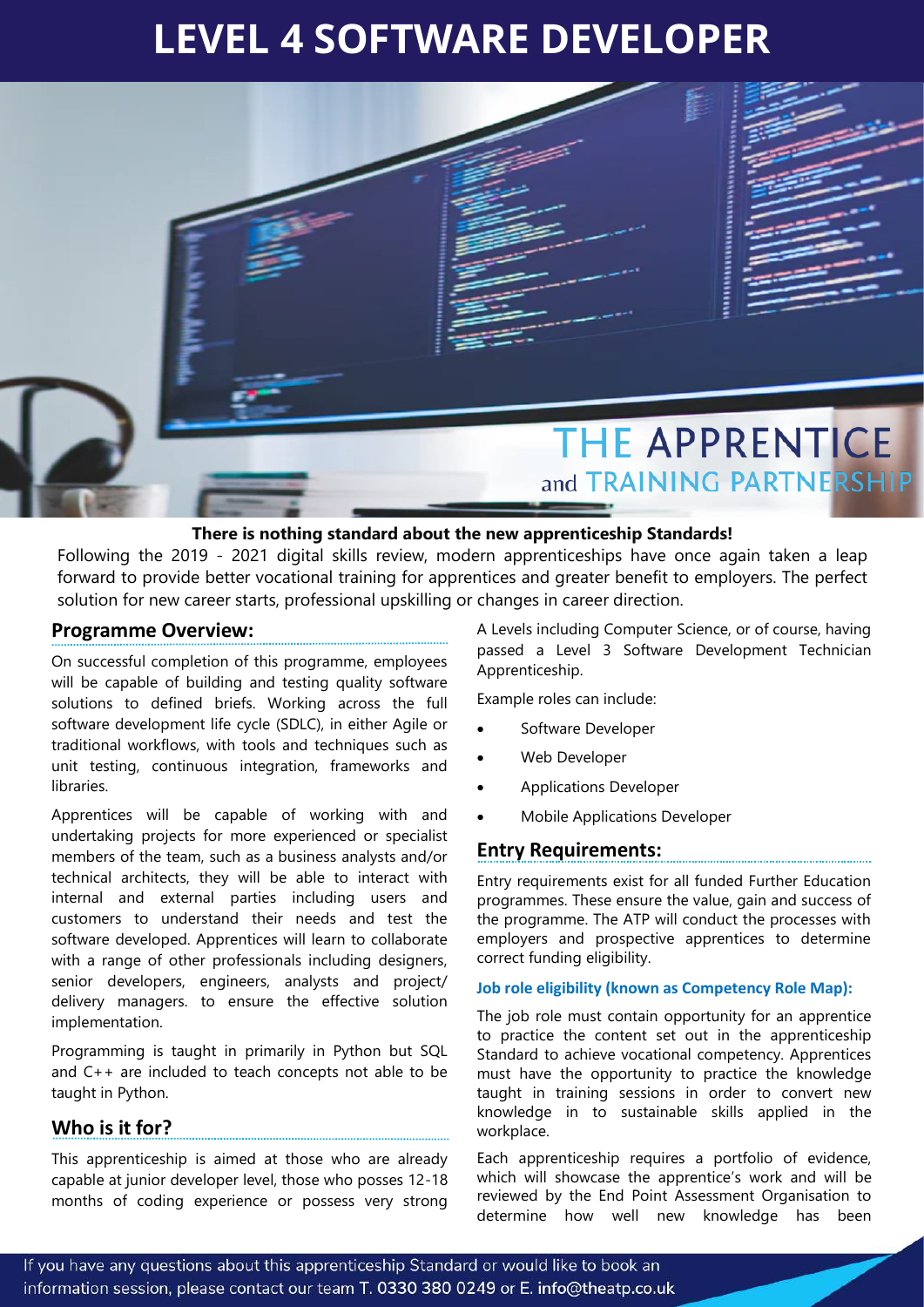successfully utilised vocationally. If a job role is close to the eligibility criteria we will consult with employers to see if adjustments can be made to ensure criteria is met.

#### **Initial Assessment of existing knowledge and skills:**

A prospective apprentice must stand to gain significant knowledge and skills from an apprenticeship. If the apprenticeship is too advanced for them or if they already know much of the knowledge and skills the apprenticeship would provide then they may not be eligible for the funding.

The ATP will review existing qualifications, knowledge and skills to determine if the prospective apprentice will benefit from the proposed apprenticeship such that it meets the funding criteria. In most instances this is very straightforward, however in some instances funding can be specially authorised for reduction in order to fund the parts of an apprenticeship that would be relevant. The ATP will provide the assessment for these possibilities.

The Level 4 Software Developer is highly technical, so whilst employers can select their own entry criteria, they should include; at least 5 GCSEs including English and Mathematics and have achieved a Level 3 or equivalent qualification as a minimum to help ensure success.

In many cases this type of apprenticeship can demand a higher capability of English and maths than is taught at GCSE or A-Level. For example, advanced report writing, complex structured explanations and/or advanced formulae and statistics. The ATP will provide both functional and advanced English and maths diagnostics and teaching to ensure each apprentice is fully supported in these areas.

# **Programme Duration:**

This apprenticeship is delivered over 18 months for fulltime employees. For part-time employees the term may be extended depending on contracted hours.

# **Delivery Model:**

Apprenticeship training is delivered through a blend of weekly live virtual classrooms and regular mentoring sessions that are held on a one-to-one basis.

These live classrooms are held through Microsoft Teams. This software provides the full suite of educational tools including everything you would find in a conventional classroom and more e.g. live open interactions, private breakout rooms, note and question queues and interactive illustration boards. We can also use movie green screen technology for lesson illustrations.

A full timetable for the training, mentoring, exams and assessments is provided at the outset. Progress is reviewed at 12-week intervals in a meeting between the mentor, apprentice and employer (typically the apprentice's line manager).

Employers and apprentices have full visibility of progress in real-time by accessing the e-portfolio system, alternatively regular updates can be provided by other means if preferred.

# **End Point Assessment (EPA):**

Aside from qualifications that can be obtained by doing an apprenticeship, the most important and valuable goal is what has been achieved during the programme.

Successful apprentices will obtain a Pass, Merit or Distinction in their apprenticeship. The way a Pass, Merit or Distinction is determined is at a stage called End Point Assessment which takes place once all the leaning has been completed. Like all examinations, a mock will take place before the final assessment.

Once all components of the apprenticeship have been achieved including the mock, a final review is conducted to ensure everything has been covered - this is called gateway. Then the apprentice will undergo their End Point Assessment.

## **EPA for this programme consists of:**

- 1. Portfolio of Evidence demonstrating work on 6-8 projects covering all the standard criteria
- 2. Work-based project with questioning
- 3. A structured interview with the assessors exploring the project, portfolio of evidence and employer reference



If you have any questions about this apprenticeship Standard or would like to book an information session, please contact our team T. 0330 380 0249 or E. info@theatp.co.uk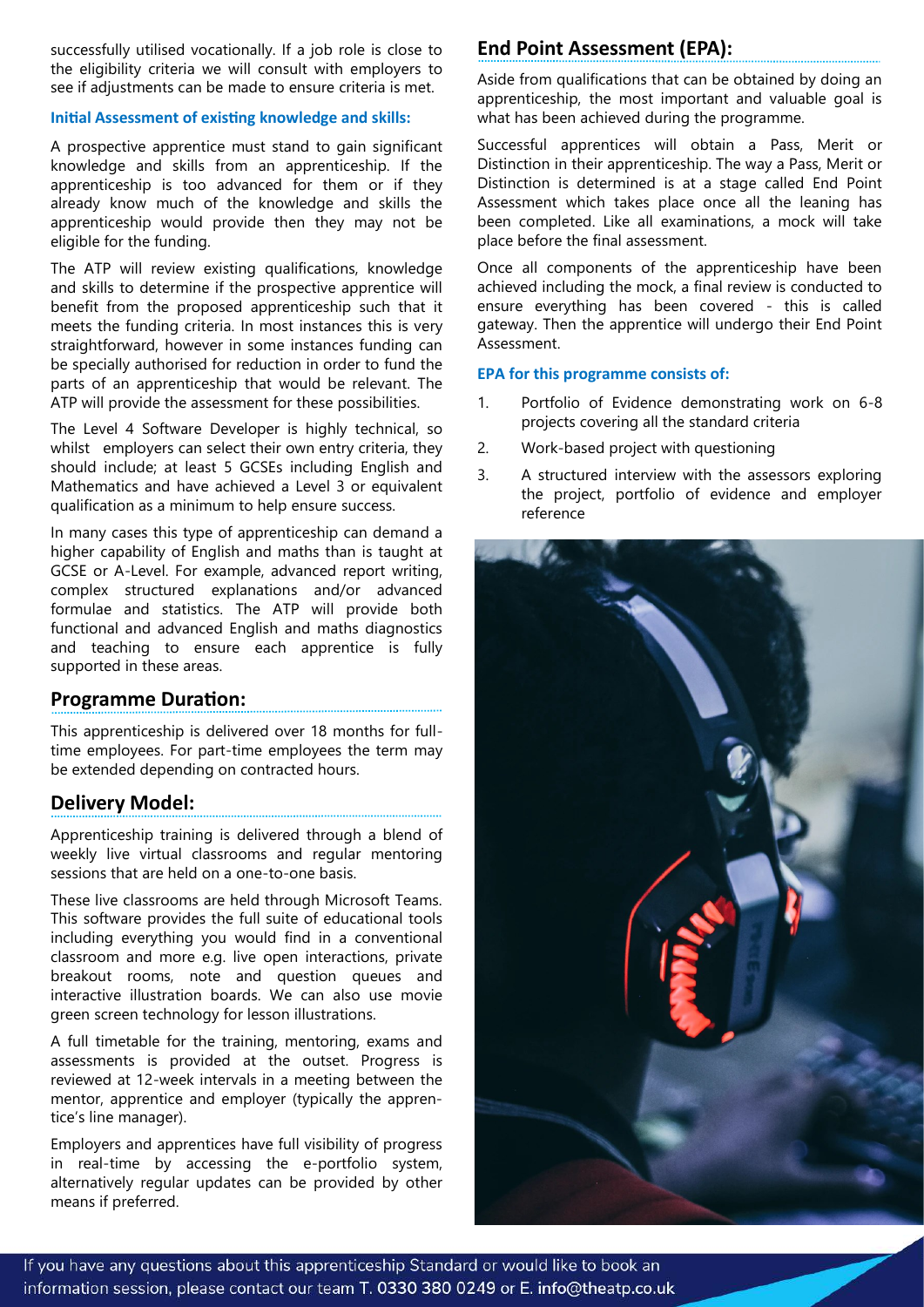# **Programme Structure:**

## **Technical Competencies:**

- Take and interpret given software development requirements to estimate effort to deliver the work product and enable accurate costs to be established
- Break software development activities down into logical units of work to enable sequencing and ensure the best possible structuring of activities to deliver a high quality product right first time
- Report progress accurately throughout the development life-cycle stages to ensure adequate audit trails of key worksteps such that the organisation can demonstrate how the product has been created for quality and commercial purposes
- Identify and report any impediments to software development activities and propose practical solutions
- Convert customer requirements into technical requirements, both functional and non-functional to ensure that customers' expectations are accurately reflected in the software products developed
- Identify and select the most appropriate technical solution, taking into consideration coding best practice and appropriate quality standards
- Communicate development solutions to a range of internal or external stakeholders to ensure clear understanding of requirements and how they have been met or adjusted
- Consider security implications of proposed design to ensure that security considerations are built in from inception and throughout the development process
- Write logical and maintainable software solutions to meet the design and organisational coding standards (Software Development Lifecycle - Implementation and Build phase)
- Apply security best practice to the software solution throughout the development life-cycle
- Create and maintain appropriate project documentation to explain the development process and resources used
- Apply appropriate recovery techniques to ensure the software solution being developed is not lost (Software Development Lifecycle -Implementation and Build phase)
- Implement appropriate change control to ensure that development changes may be tracked and quality risks managed
- Undertake unit testing of solutions, with appropriate levels of test code coverage, to identify and resolve issues
- Perform testing of the software solution to ensure a high quality output
- Deliver a suitably documented deployable solution to the customer for their use
- Support delivery of one or more software deployment phases, such as trials and final release, ensuring outcomes are deployed correctly
- Provide support during trials and after final release to ensure that customers understand, can correctly apply the product, and risks are mitigated
- Respond to Service Level Agreements (SLAs) ensuring time and resources invested in activity are allocated appropriately to deliver good customer service
- Apply suitable 'bug fix', appropriate to the severity and priority of issues identified
- All stages of the development life-cycle test phase (stage contents, and inputs and outputs)
- Roles and responsibilities within the software development lifecycle (who is responsible for what)
- The roles and responsibilities of the project lifecycle, including your role
- How best to communication methods to apply and how to adapt appropriately to different +audiences
- The similarities and differences between software development methodologies, such as agile and waterfall
- How teams work effectively to produce software and how to contribute appropriately
- Software design approaches and patterns, to identify reusable solutions to commonly occurring problems
- Organisational policies and procedures relating to the tasks being undertaken, and how to follow them
- Algorithms, logic and data structures relevant to software development e.g. arrays- stacks- queueslinked lists- trees- graphs- hash tables- sorting algorithms- searching algorithms- critical sections and race conditions
- Principles and uses of relational and nonrelational databases
- Software designs and functional or technical specifications
- Software testing frameworks and methodologies